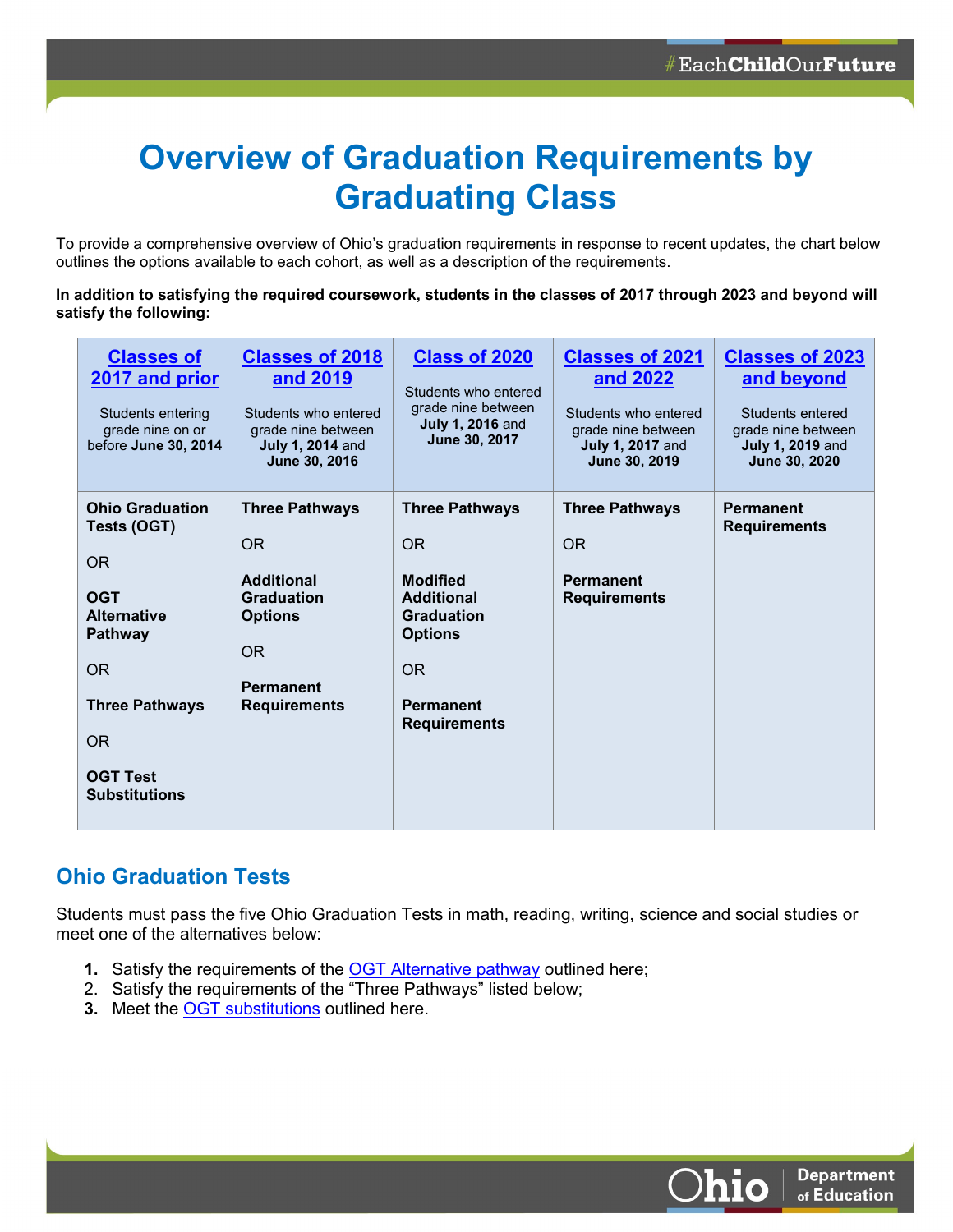### **Three Pathways**

Students must complete one of the following three pathways:

- 1. [Earn 18 graduation points on Ohio's State Tests;](http://education.ohio.gov/Topics/Ohio-s-Graduation-Requirements/18-Points-on-State-Tests)
- 2. [Earn a remediation-free score on the ACT or SAT;](http://education.ohio.gov/Topics/Ohio-s-Graduation-Requirements/College-and-Career-Readiness-Test)
- 3. [Score work ready on the WorkKeys and earn a 12-point, approved industry-recognized credential](http://education.ohio.gov/Topics/Ohio-s-Graduation-Requirements/Industry-Recognized-Credentials-and-WorkKeys)  [\(or group of credentials\).](http://education.ohio.gov/Topics/Ohio-s-Graduation-Requirements/Industry-Recognized-Credentials-and-WorkKeys)

#### **[Additional Options for Classes of 2018 and 2019](http://education.ohio.gov/getattachment/Topics/Ohio-s-Graduation-Requirements/2019_2020_GradRequirementsFAQs.pdf)**

**Option 1:** In addition to passing required courses and taking all seven required tests, students must meet at least two of the below options:

- Attendance rate of 93 percent senior year;
- GPA of 2.5 during senior year;
- Senior year capstone project (locally defined);
- Work or community service totaling 120 hours (locally defined);
- Earn three or more credits through College Credit Plus;
- Earn an industry-recognized credential;
- Earn credit and set scores on Advanced Placement and International Baccalaureate exams;
- Earn a WorkKeys score of 3 on each test;
- Earn the [OhioMeansJobs Readiness Seal.](http://education.ohio.gov/Topics/New-Skills-for-Youth/SuccessBound/OhioMeansJobs-Readiness-Seal)

**Option 2:** In addition to passing required courses and taking all seven required tests, students must finish a career-technical program and complete at least one of the below options:

- Earn proficient on all WebXams;
- Earn an approved industry-recognized credential;
- Complete 250 hours of workplace experience with positive evaluations.

## **[Modified Additional Graduation Options](http://education.ohio.gov/Topics/Ohio-s-Graduation-Requirements/News/Two-additional-graduation-options-available-fo-1) for the Class of 2020**

**Option 1:** In addition to passing required courses and taking all seven required tests, students must meet at least two of the below options:

- GPA of 2.5 during the junior and senior years;
- [Senior year capstone project](http://education.ohio.gov/Topics/Ohio-s-Graduation-Requirements/Earning-an-Ohio-High-School-Diploma-for-the-Cl-1/Work-and-Community-Service-Experience-and-Capstone) (state defined);
- [Work or community service totaling 120 hours](http://education.ohio.gov/Topics/Ohio-s-Graduation-Requirements/Earning-an-Ohio-High-School-Diploma-for-the-Cl-1/Work-and-Community-Service-Experience-and-Capstone) (state defined);
- Earn three or more credits through College Credit Plus;
- Earn an industry-recognized credential;
- Earn credit and set scores on Advanced Placement and International Baccalaureate exams;
- Earn a WorkKeys score of 3 on each test;
- Earn the [OhioMeansJobs Readiness Seal.](http://education.ohio.gov/Topics/New-Skills-for-Youth/SuccessBound/OhioMeansJobs-Readiness-Seal)

**Option 2:** Same as option 2 for classes of 2018 and 2019 as outlined above.



**Department** of Education